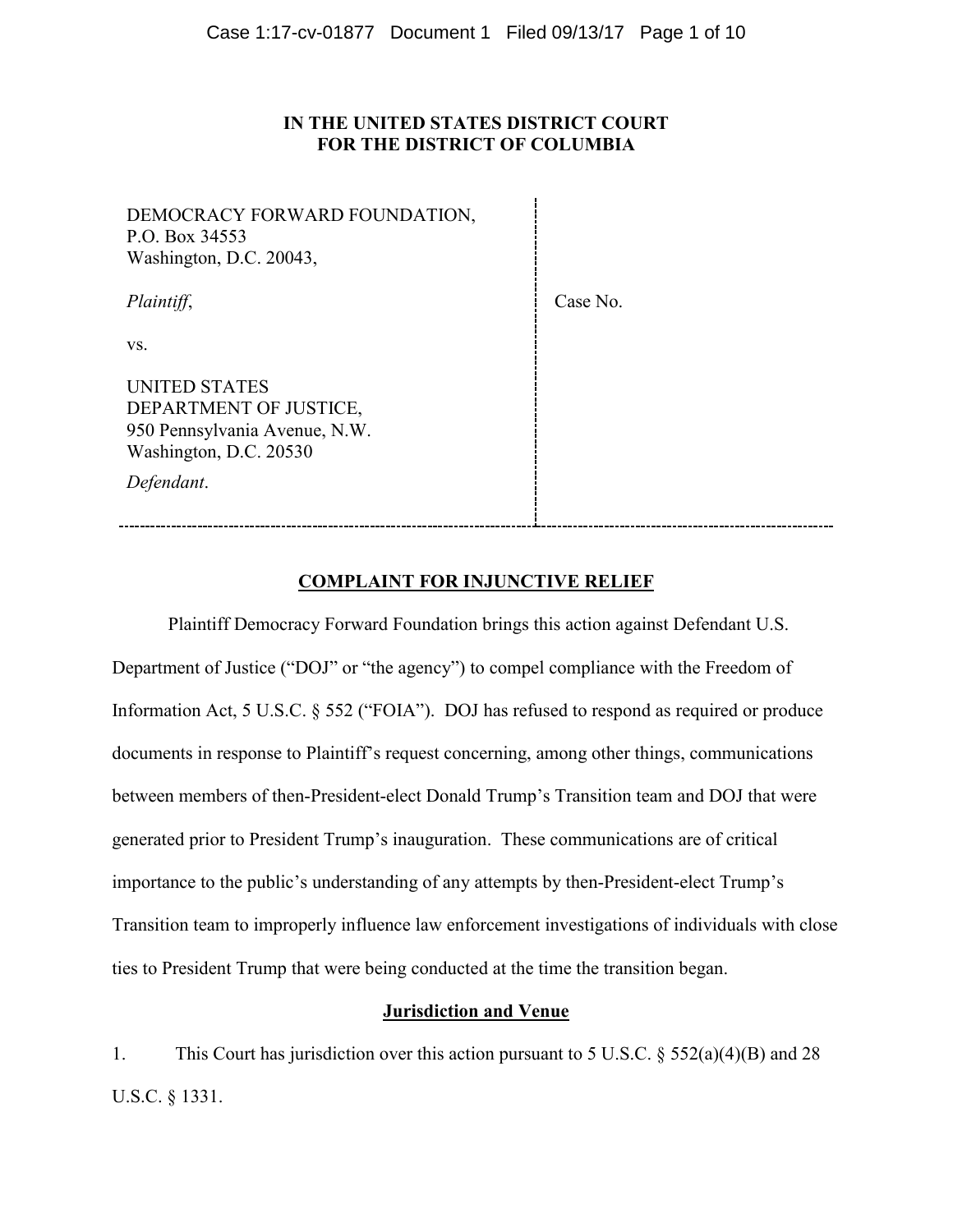2. Venue is proper under 5 U.S.C.  $\S 552(a)(4)(B)$  and 28 U.S.C.  $\S 1391(e)$ .

## **Parties**

3. Plaintiff Democracy Forward Foundation is a not-for-profit organization incorporated under the laws of the District of Columbia and based in Washington, D.C. Plaintiff works to promote transparency and accountability in government, in part, by educating the public on government actions and policies.

4. Defendant DOJ is a federal agency within the meaning of FOIA, 5 U.S.C.  $\S 552(f)(1)$ , and is headquartered in Washington, D.C. DOJ has possession, custody, and control of records to which plaintiff seeks access.

## **Factual Allegations**

5. After the 2016 presidential election, then-President-elect Donald Trump launched the "Trump-Pence Presidential Transition Team" ("the Trump Transition" or "the transition").

6. The Trump Transition was in effect from approximately November 9, 2017 to January 20, 2017, and was initially chaired by New Jersey Governor Chris Christie and later by then-Vice President-elect Mike Pence.

## *The FBI's Investigation of Members of the Trump Campaign During the Transition*

7. At the time of the transition, news reports indicated members of Donald Trump's 2016 presidential campaign were under active investigation by the Federal Bureau of Investigation ("FBI") for potentially colluding with the Russian government to influence the U.S. election.<sup>1</sup> The FBI's investigation initially began in July 2016, and public reports during the transition confirmed the investigation was scrutinizing "at least three Trump campaign advisers," including

l

<sup>1</sup> Eugene Kiely, *Timeline of Russia Investigation*, FactCheck.org (last updated Aug. 10, 2017), http://www.factcheck.org/2017/06/timeline-russia-investigation/.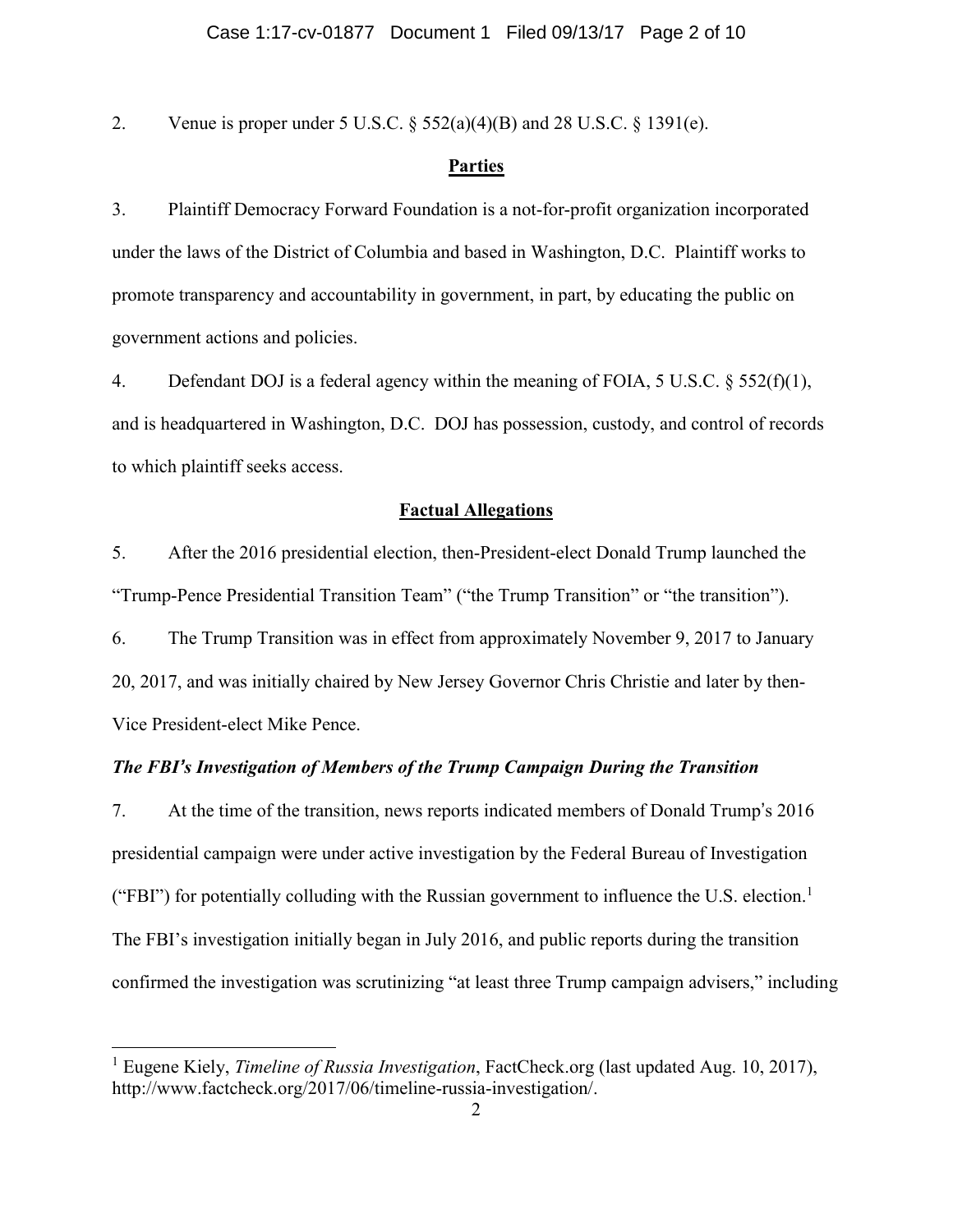#### Case 1:17-cv-01877 Document 1 Filed 09/13/17 Page 3 of 10

one-time Trump campaign chairman Paul Manafort and Trump campaign advisors Carter Page and Roger Stone.<sup>2</sup>

8. Reports during the transition also suggested the FBI "focused particular attention on what cyberexperts said appeared to be a mysterious computer back channel between the Trump Organization and the Alfa Bank, which is one of Russia's biggest banks and whose owners have longstanding ties to Mr. Putin."<sup>3</sup>

## *Law Enforcement Investigations During the Transition*

9. At the time of the transition, in addition to the FBI's Russia investigation, federal law enforcement officials were actively conducting criminal investigations of individuals and companies with ties to then-President-elect Trump, including individuals being vetted by the transition for senior positions in the Trump Administration.

10. For example, "Michael T. Flynn told President Trump's transition team weeks before the inauguration that he was under federal investigation for secretly working as a paid lobbyist for Turkey during the campaign."<sup>4</sup> Despite this warning, then-President-elect Trump made Mr. Flynn his national security adviser, granting him access "to the president and nearly every secret held by American intelligence agencies."<sup>5</sup>

<sup>4</sup> Matthew Rosenberg & Mark Mazzetti, *Trump Team Knew Flynn was Under Investigation Before He Came to White House*, N.Y. Times, May 17, 2017, https://www.nytimes.com/2017/05/17/us/politics/michael-flynn-donald-trump-national-securityadviser.html?mcubz=0&\_r=0.

 $\overline{a}$ 

<sup>2</sup> Michael S. Schmidt et al., *Intercepted Russian Communications Part of Inquiry into Trump Associates*, N.Y. Times, Jan. 19, 2017, https://www.nytimes.com/2017/01/19/us/politics/trumprussia-associates-investigation.html?mcubz=0.

<sup>3</sup> Eric Lichtblau & Steven Lee Myers, *Investigating Donald Trump, F.B.I. Sees No Clear Link to Russia*, N.Y. Times, Oct. 31, 2016, https://www.nytimes.com/2016/11/01/us/politics/fbi-russiaelection-donald-trump.html?mcubz=0 $&$ r=1.

 $^5$  *Id.*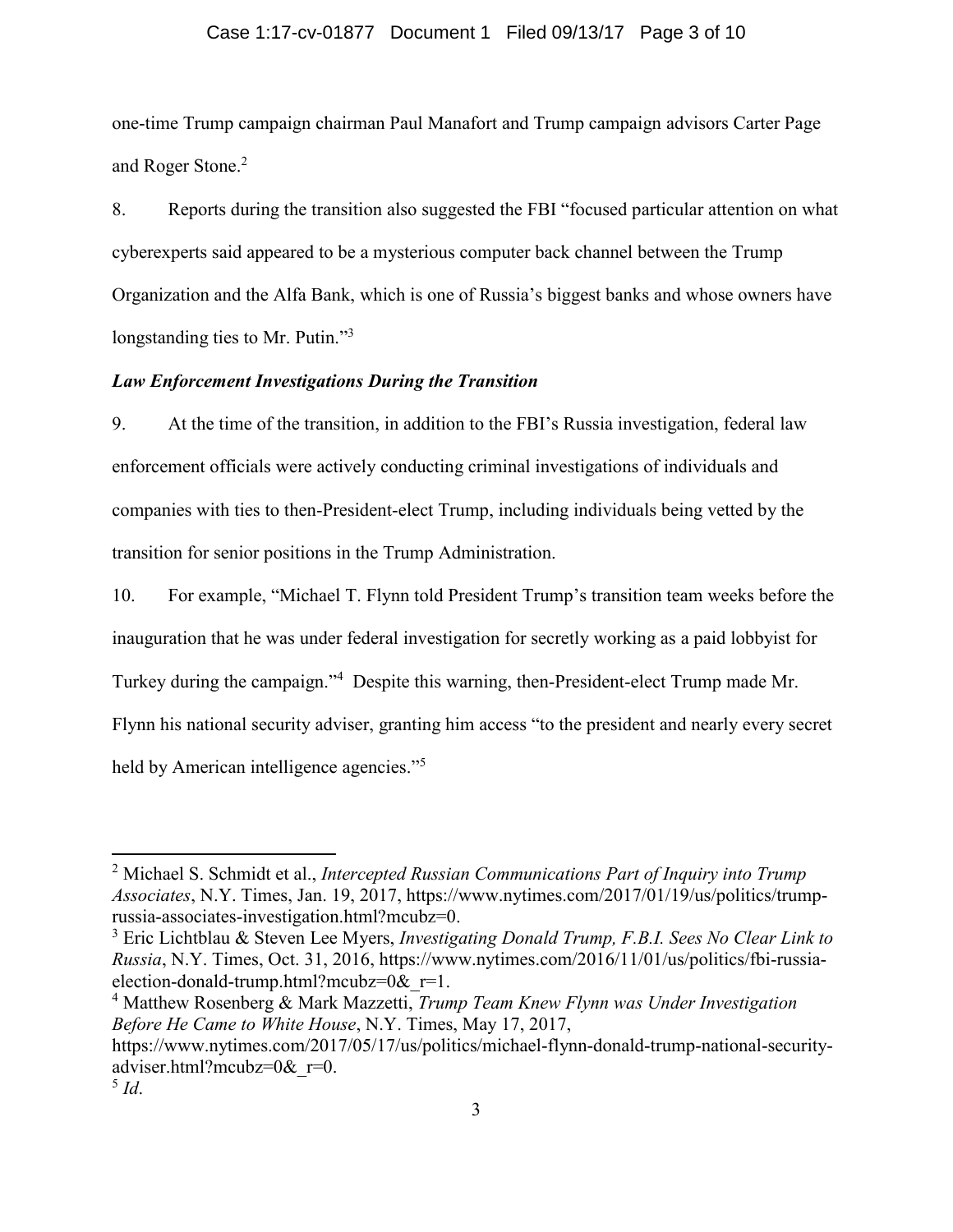#### Case 1:17-cv-01877 Document 1 Filed 09/13/17 Page 4 of 10

11. At the time of the transition, the FBI was also actively investigating potential financial crimes committed by Mr. Manafort. According to reports, "The F.B.I. investigation into Mr. Manafort began [in the spring of 2016], and was an outgrowth of a criminal investigation into his work for a pro-Russian political party in Ukraine and for the country's former president, Viktor F. Yanukovych."<sup>6</sup>

12. In addition, throughout the 2016 president campaign and Trump Transition, the Cyprusbased investment company Prevezon Holdings was under investigation by the U.S. Attorney's Office for the Southern District of New York for an alleged \$230 million tax fraud scheme.<sup>7</sup> Natalia Veselnitskaya, while serving as counsel to the owner of Prevezon Holdings, secretly met with high ranking Trump campaign officials – including Donald Trump Jr., Jared Kushner, and Mr. Manafort – at Trump Tower during the campaign.

13. Law enforcement officials were also investigating Deutsche Bank, President Trump's personal lender, for a multi-billion dollar money-laundering scheme that ran through the Bank on behalf of clients with ties to the Kremlin.<sup>8</sup>

14. When President Trump took office on January 20, 2017, all of the above-mentioned investigations were active.

# *Amid Ongoing FBI Investigations, President Trump Attempts to Influence, Then Fires James Comey*

 $\overline{a}$ 

<sup>7</sup> Neil MacFarquhar & Andrew E. Kramer, *Natalia Veselnitskaya, Lawyer Who Met Trump Jr., Seen as Fearsome Moscow Insider*, N.Y. Times, July 11, 2017,

https://www.nytimes.com/2017/07/11/world/europe/natalia-veselnitskaya-donald-trump-jrrussian-lawyer.html?mcubz=0&\_r=0.

<sup>6</sup> Schmidt, *supra* note 2.

<sup>8</sup> *See* Ben Protess, Jessica Silver-Greenberg, & Jesse Drucker, *Big German Bank, Key to Trump's Finances, Faces New Scrutiny*, N.Y. Times, July 19, 2017,

https://www.nytimes.com/2017/07/19/business/big-german-bank-key-to-trumps-finances-facesnew-scrutiny.html?mcubz=0.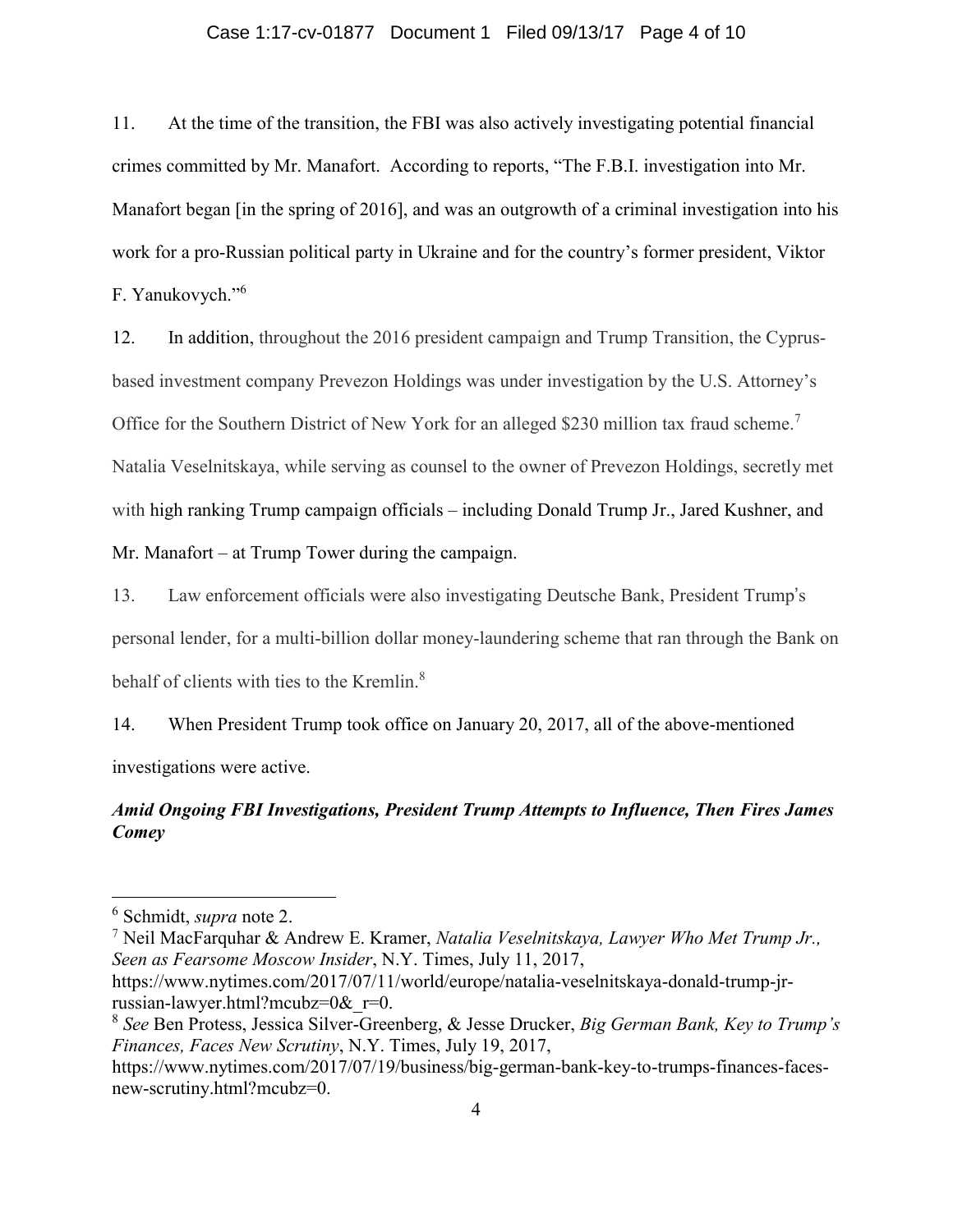#### Case 1:17-cv-01877 Document 1 Filed 09/13/17 Page 5 of 10

15. According to testimony given under oath by former-FBI Director James Comey, President Trump asked him for "loyalty" at a dinner on January 27, 2017. President Trump stated, "I need loyalty. I expect loyalty."

16. During sworn testimony, Mr. Comey also attested that on February 14, 2017 President Trump cleared the Oval Office and asked him to stay behind. According to Mr. Comey, President Trump then told him, "I hope you can see your way clear to letting this go, to letting Flynn go."

17. During sworn testimony, Mr. Comey also attested that in March 2017 President Trump called him to ask what the FBI could do to "lift the cloud" around his administration regarding Russia.

18. According to Mr. Comey, he refused to offer the President his "loyalty" and the FBI's investigations into Mr. Flynn and President Trump's campaign continued.

19. On May 9, 2017, President Trump fired Mr. Comey.

## *Amid Ongoing Law Enforcement Investigations, President Trump Fires Preet Bharara*

20. On March 10, 2017, President Trump requested the resignations of 46 U.S. Attorneys. Then-U.S. Attorney for the Southern District of New York, Preet Bharara, refused to submit his resignation.

21. The next day, on March 11, 2017, President Trump fired Mr. Bharara. At the time of his firing, Mr. Bharara was conducting a criminal investigation into President Trump's Secretary of Health and Human Services Tom Price for potentially violating the Stop Trading on

5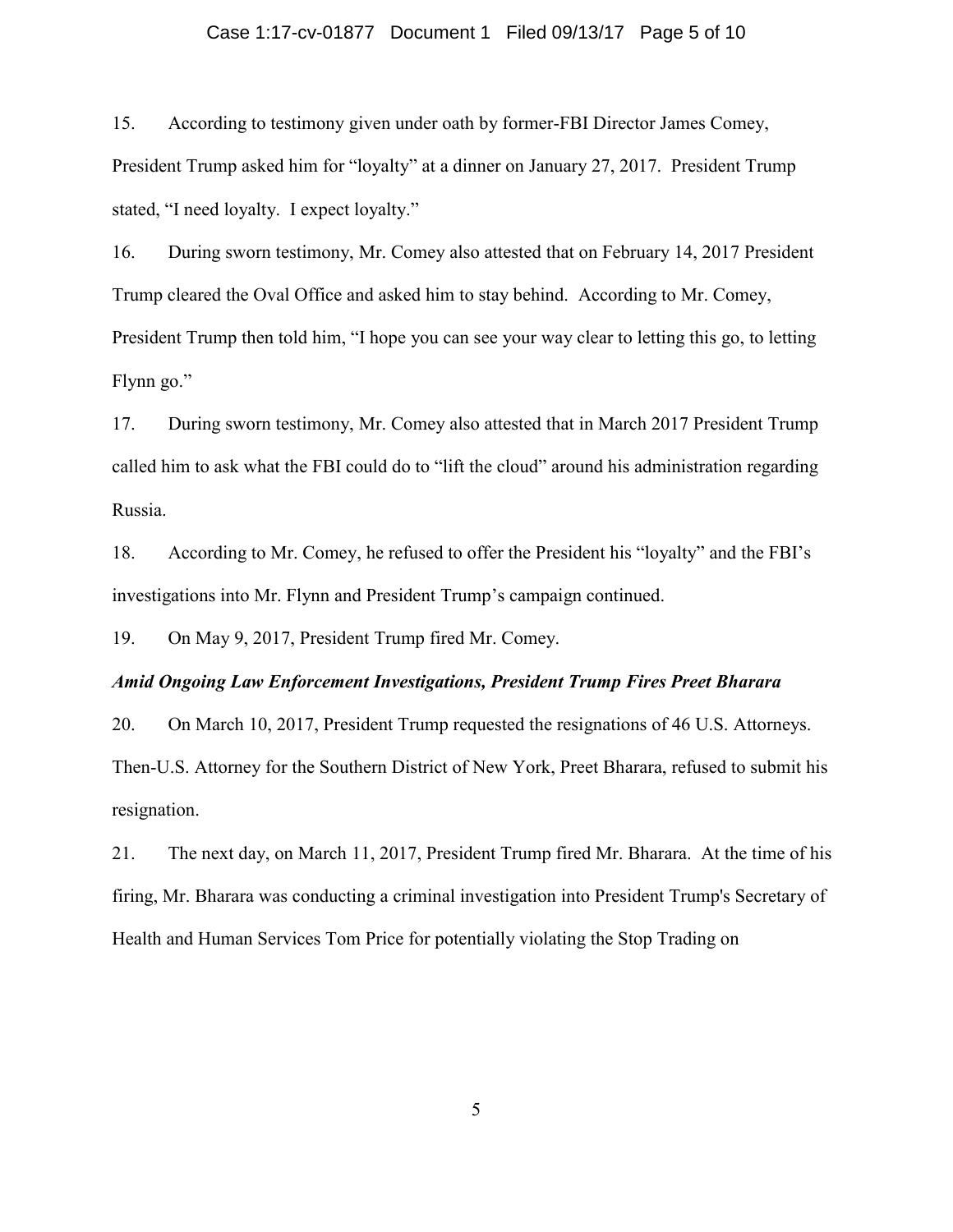Congressional Knowledge (STOCK) Act.<sup>9</sup> At the time of his firing, Mr. Bharara was also conducting a criminal investigation into Prevezon Holdings, the above-mentioned company whose owner was a client of Natalia Veselnitskaya.<sup>10</sup>

## *President Trump's Other Attempts to Influence Federal Law Enforcement Actions*

22. According to reports, President Trump has attempted to improperly influence other federal law enforcement investigations since becoming President.

23. For example, while DOJ was prosecuting Arizona sheriff Joe Arpaio for criminal contempt, President Trump is reported to have asked Attorney General Jeff Sessions to drop the case. When Mr. Arpaio was later found guilty of criminal contempt, President Trump pardoned him before any sentencing or appeals proceedings.

# *DOJ Resists Congressional Inquiries into Potentially Improper Contacts Between Political Officials and Law Enforcement Personnel*

24. On March 30, 2017, in a letter addressed to Attorney General Jeff Sessions, nine senators on the United States Senate Judiciary Committee requested DOJ provide "information about contact between the Justice Department and U.S. attorneys' offices on pending federal investigations prior to the firing of 46 U.S. attorneys on March 10, 2017." In making the request, the senators cited "potential contacts between political officials and law enforcement personnel in contradiction to longstanding policy."<sup>11</sup>

 $\overline{a}$ 

<sup>9</sup> *See* Robert Faturechi, *Fired U.S. Attorney Preet Bharara Said to Have Been Investigating HHS Secretary Tom Price*, ProPublica, March 17, 2017, https://www.propublica.org/article/preetbharara-fired-investigating-tom-price-hhs-stock-trading.

<sup>10</sup> *See* Jose Pagliery, *Russian Money-Laundering Details Remain in the Dark as U.S. Settles Fraud Case*, CNN, May 13, 2017, http://www.cnn.com/2017/05/13/world/prevezonsettlement/index.html.

<sup>&</sup>lt;sup>11</sup> Letter from Senate Judiciary Comm. Democrats to Jeff Sessions, U.S. Att'y Gen. (Mar. 30, 2017), https://www.feinstein.senate.gov/public/index.cfm/press-releases?ID=0DD150D7-7E38- 4EC4-AD72-0B3ADB0E8937.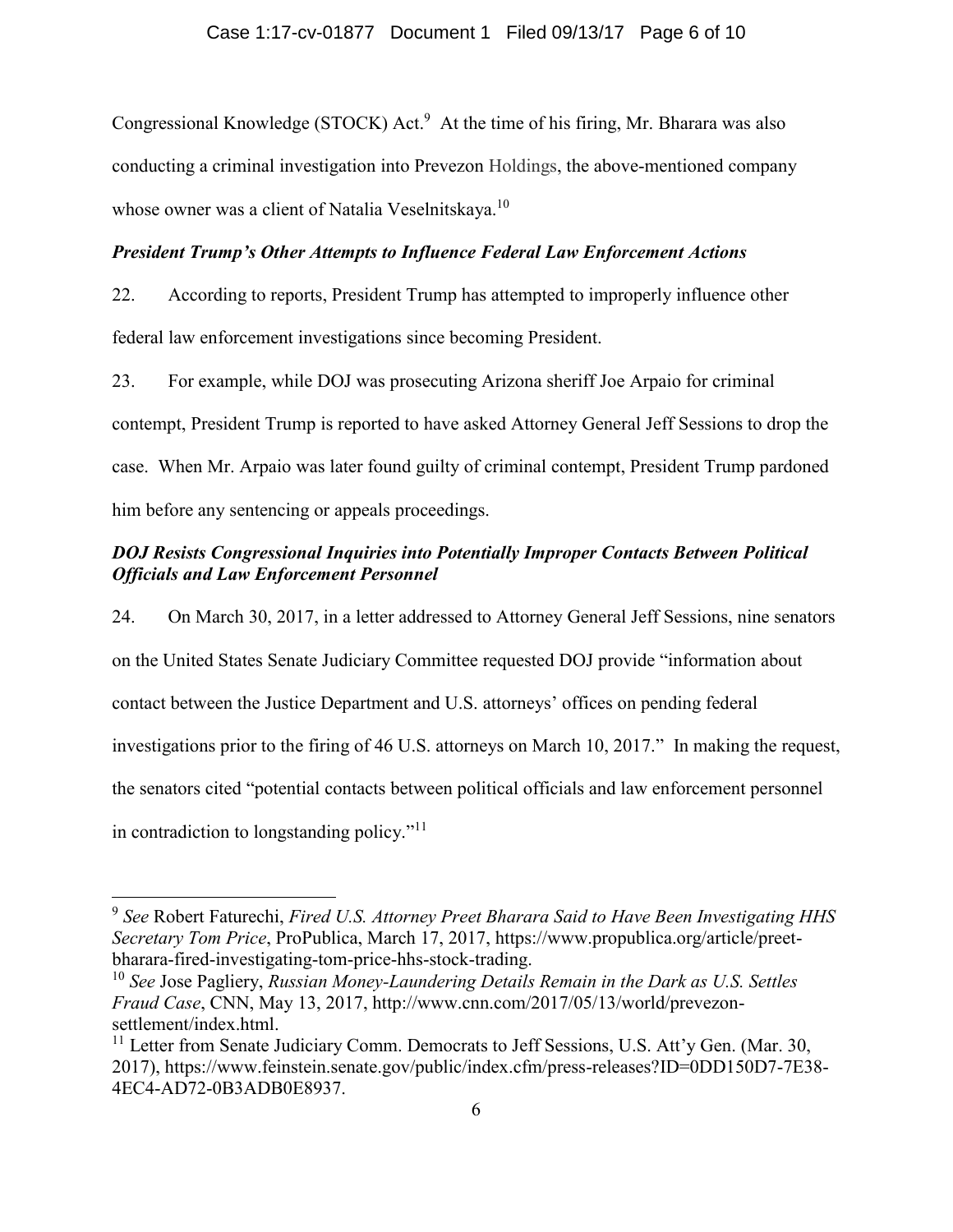25. DOJ responded to the letter in June summarily stating it was not in a position to respond

to the Senators' request for information regarding improper contact between DOJ and U.S.

Attorneys' Offices on pending federal investigations prior to March 10, 2017.

# **Plaintiff's FOIA Request**

26. To understand and explain to the public the scope and nature of potential contacts

between DOJ and officials employed by, or associated with, the Trump Transition, plaintiff

submitted a FOIA request to DOJ's Executive Office for United States Attorneys ("DOJ-

EOUSA"), which is attached hereto as Exhibit A.

27. Plaintiff's FOIA request was submitted via electronic mail on June 2, 2017 and requested the following:

1) All communications, including any attachments, sent to or from the "Chair" of the Presidential Transition Team, Mike Pence.

2) All communications, including any attachments, sent to or from any "Vice Chair" of the Presidential Transition Team, including: Marsha Blackburn, Chris Christie, Mary Fallin, Michael Flynn, Newt Gingrich, Rudy Giuliani, Cynthia Lummis, Kathleen Troia "KT" McFarland, Cathy McMorris Rodgers, Jeff Sessions, or Tim Scott.

3) All communications, including any attachments, sent to or from any member of the "Executive Committee" of the Presidential Transition Team, including: Lou Barletta, Pam Bondi, Chris Collins, Sean Duffy, Trey Gowdy, Jared Kushner, Tom Marino, Rebekah Mercer, Steven Mnuchin, Devin Nunes, Anthony Scaramucci, Kiron Skinner, Peter Thiel, Donald Trump Jr., Eric Trump, Ivanka Trump, Reince Priebus, Stephen Bannon, Amata Coleman Radewagen, Safra Catz, Tom Dadey, Nick Langworthy, Mike McCormack, Joe Mondello, or John Sweeney.

4) All communications, including any attachments, sent to or from any staff member or representative of the Presidential Transition Team, including but not limited to: Aaron Chang, Steven Cheung, AJ Delgado, Jeff DeWit, Jessica Ditto, George Gigicos, Michael Glassner, Stephanie Grisham, Katrina Pierson, Sean Spicer, Nick Ayers, Kellyanne Conway, David Bossie, Aaron Chang, Steven Cheung, AJ Delgado, Jeff DeWit, Jessica Ditto, George Gigicos, Michael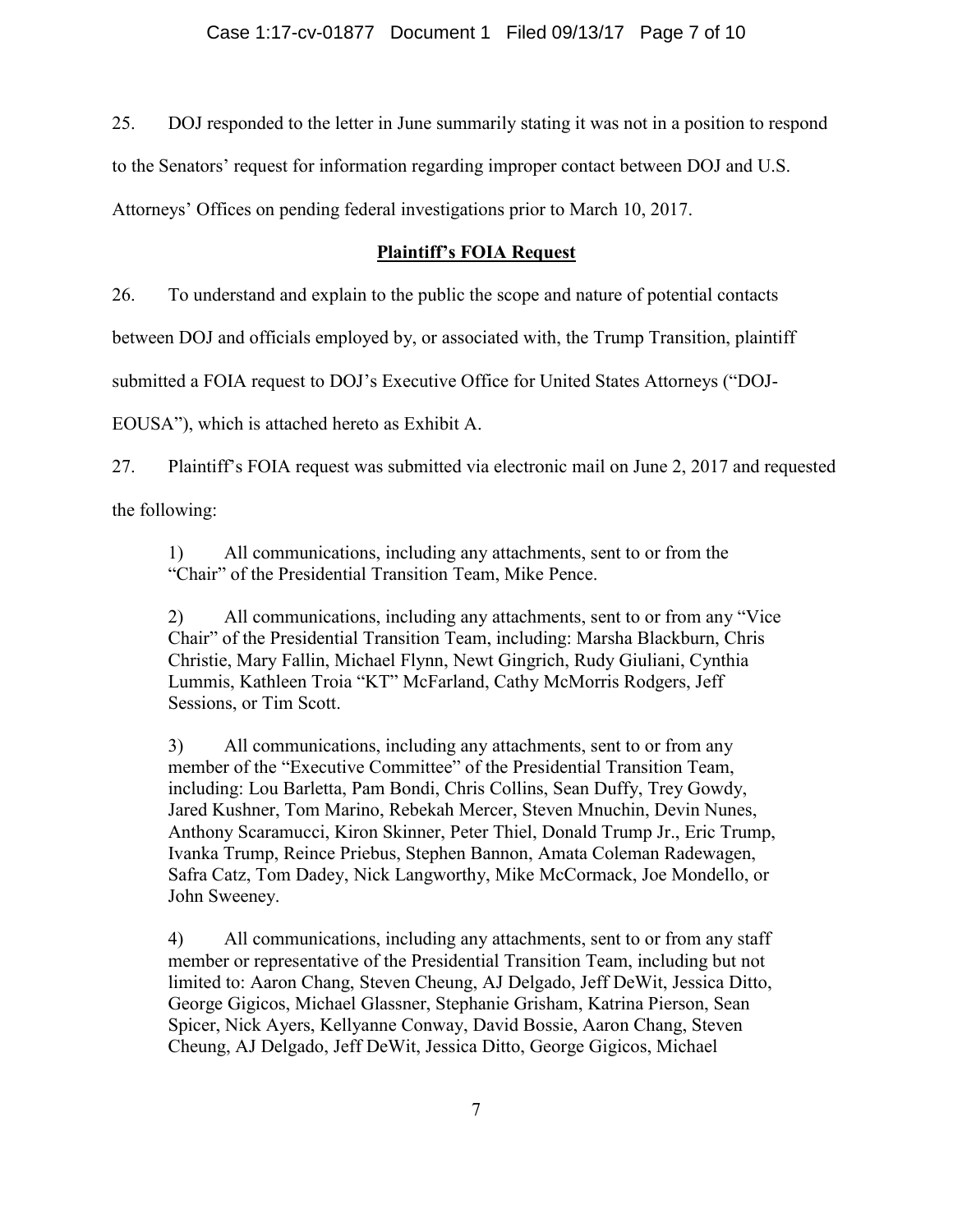#### Case 1:17-cv-01877 Document 1 Filed 09/13/17 Page 8 of 10

Glassner, Stephanie Grisham, Hope Hicks, Don McGahn, Jason Miller, Stephen Miller, Katrina Pierson, Josh Pitcock, Dan Scavino, Marc Short, or Katie Walsh.

28. Plaintiff sought a waiver of search and duplicating fees under 5 U.S.C.

 $\S$  552(a)(4)(A)(iii), which requires waiver of fees if the disclosure is "in the public interest because it is likely to contribute significantly to public understanding of the operations or activities of the government and is not primarily in the commercial interest of the requester."

29. On June 2, 2017, DOJ-EOUSA acknowledged receipt of the letter and assigned the request tracking number 2017-001728, as reflected in Exhibit B.

30. On June 7, 2017, DOJ-EOUSA sent a letter to plaintiff alleging plaintiff's request falls within "unusual circumstances" and requesting an additional ten days to respond to the request. A copy of the letter is attached hereto as Exhibit C.

31. Pursuant to 5 U.S.C.  $\&$  552(a)(6)(A)(i) and 552(a)(6)(B)(i), DOJ was required to determine whether to comply with the FOIA request within thirty (30) working days of receipt of the request and to notify plaintiff immediately of its determination, the reasons therefor, and the right to appeal any adverse determination.

32. DOJ's determination regarding plaintiff's FOIA request was due nearly two months ago.

33. After the response date passed, plaintiff called DOJ in an attempt to obtain a status update and was told the agency was unable to provide a status update. Plaintiff has received no communications from DOJ in the time since.

34. As of the date of this complaint, DOJ has failed to: (1) determine whether to comply with the FOIA request, (2) notify plaintiff of any such determination of the reasons therefor, (3) advise plaintiff of the right to appeal any adverse determination, or (4) produce the requested records or otherwise demonstrate that the requested records are exempt from production.

8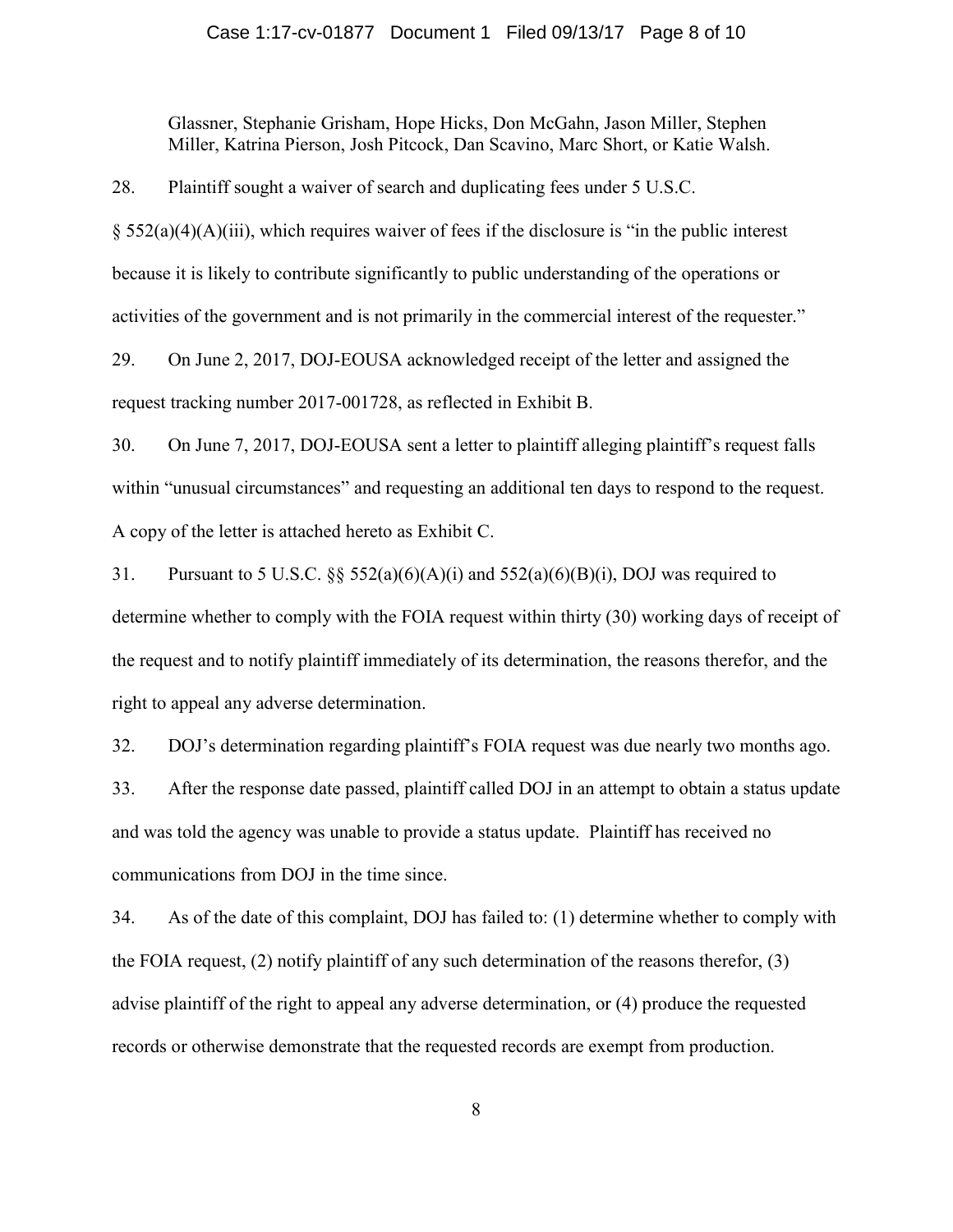35. Because DOJ has failed to comply with the time limit set forth in 5 U.S.C. §§  $552(a)(6)(A)$  and  $552(a)(6)(B)(i)$ , plaintiff is deemed to have exhausted any and all administrative remedies pursuant to 5 U.S.C.  $\S$  552(a)(6)(C).

## **Claim for Relief**

# **Count One (Violation of FOIA, 5 U.S.C. § 552)**

36. Plaintiff incorporates by reference the foregoing paragraphs as if fully set forth herein.

37. By failing to respond to plaintiff's request within the statutorily mandated thirty (30) days, DOJ has violated its duties under 5 U.S.C.§ 552, including but not limited to the duties to conduct a reasonable search for responsive records, to take reasonable steps to release all nonexempt information, and to not withhold responsive records.

WHEREFORE, plaintiff prays that this Court:

1. order defendant to conduct a search for any and all responsive records to plaintiff's FOIA request using search methods reasonably likely to lead to discovery of all responsive records;

2. order defendant to produce, by a date certain, any and all non-exempt responsive records and a *Vaughn* index of any responsive records withheld under a claim of exemption;

3. enjoin defendant from continuing to withhold any and all non-exempt responsive records;

4. order defendant to grant plaintiff's request for a fee waiver;

5. award plaintiff its costs, attorneys' fees, and other disbursements for this action; and

6. grant any other relief this Court deems appropriate.

9